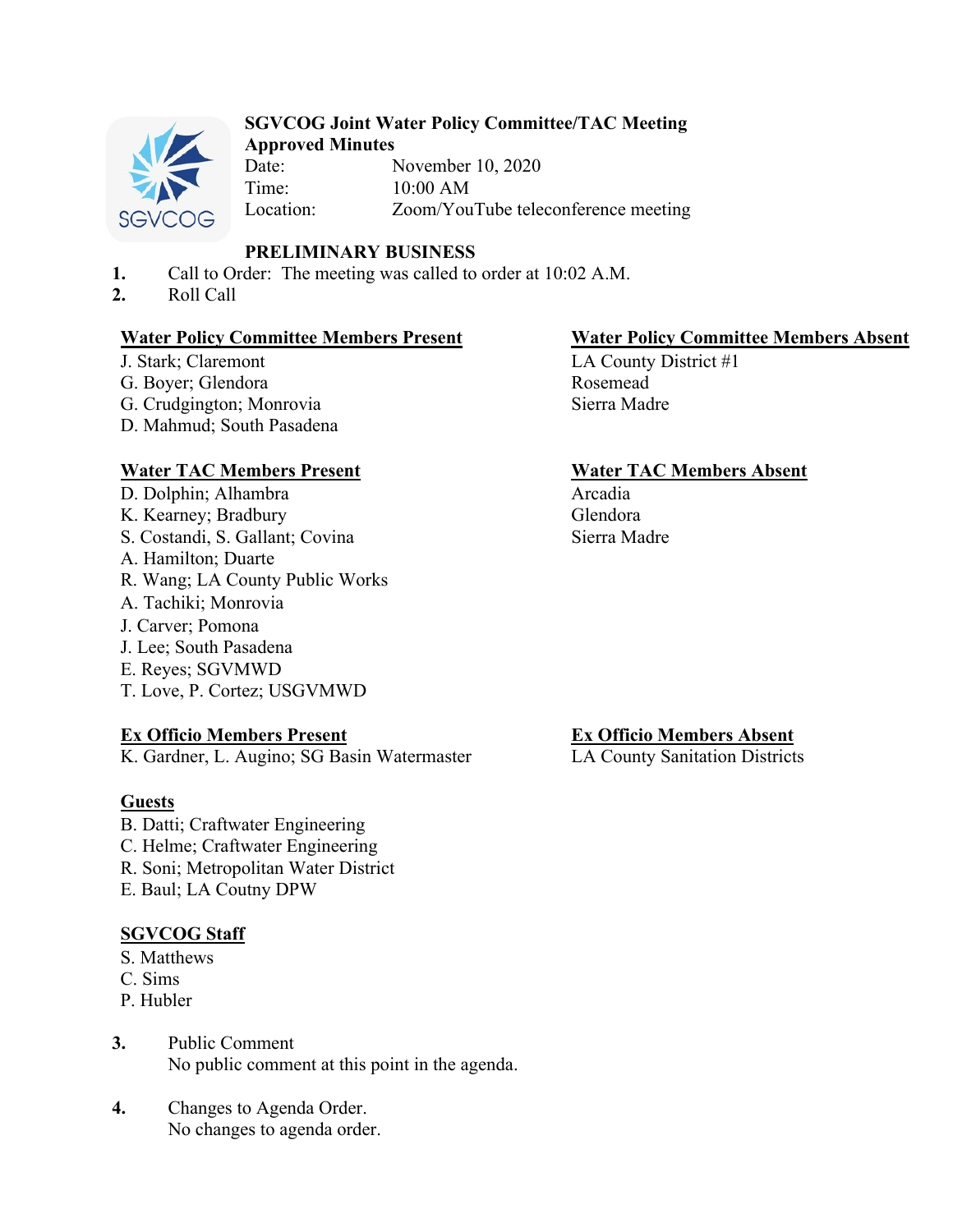### **CONSENT CALENDAR**

**5.** Water Committee/TAC September Meeting Minutes

**There was a motion to approve the Water Committee/TAC September meeting minutes.**

**(M/S: D. Mahmud/G. Boyer)**

**[MOTION PASSED]**

| <b>AYES:</b>   | Committee – Claremont; Glendora; Monrovia; South Pasadena            |
|----------------|----------------------------------------------------------------------|
|                | TAC – Alhambra; Bradbury; Covina; Monrovia; Pomona; LA County Public |
|                | Works; Sierra Madre; USGVMWD                                         |
| <b>NOES:</b>   |                                                                      |
|                | <b>ABSTAIN:</b>   TAC – South Pasadena; SGVMWD                       |
| <b>ABSENT:</b> | Committee – Rosemead, Sierra Madre; LA County District 1             |
|                | TAC – Arcadia; Duarte; Glendora; Sierra Madre                        |

#### **PRESENTATIONS**

**6.** San Gabriel Valley Greenway Network Strategic Implementation Plan – Enrique Baul Jr., PE, Civil Engineer, Stormwater Planning Division, Los Angeles County Flood Control **District** 

E. Paul provided a presentation on the plan which is to be finalized in fall 2021. There were clarification questions on the channel capacity analysis results, concerns with trash in waterways, and suggestion to work with Watermasters to get water level data.

**7.** Metropolitan Water District Regional Recycled Water Program – Rupam Soni, Principal Public Affairs Representative, Metropolitan Water District of Southern California R. Soni provided a presentation on the RRWP which would purify wastewater to produce up to 150 million gallons per day of high-quality water to refill groundwater basins and deliver drinking water. The program will prioritize the Main San Gabriel Basin in its delivery of water. There was a clarification questions on the phases of the program and costs of construction.

# **ACTION ITEMS**

- **8.** Tentative 2020 Municipal Separate Storm Sewer System (MS4) Permit
	- R. Tahir provided the following public comment on the MS4 Permit comment letter:
		- The tentative order includes requirements that were not mentioned in the proposed order issued in December. Among them is the elimination of individual WMPs. According to the tentative, cities that do not participate in a WMP or an EWMP cannot continue to implement an individual WMP or be allowed to continue to implement a stormwater management program governed by an iterative process – though it is federal requirement. E/WMPs, by the way are not federally authorized. Further, the tentative permit says that permittees must re-commit to participation in a WMP or EWMP by submitting an NOI (notice of intent). NOIs do not apply to MS4 permits; only general and individual permits. The valid permit application is the ROWD.
		- Reach 2 of the Rio Hondo has been identified as not being on the 303(d) list for metals but is still included in the current and proposed MS4 Permit. However, other reaches are also not listed for metals, including San Gabriel River Reach 3 and above, San Jose Creek Reaches 1 and 2, and Arroyo Seco Reaches 1, 2, and 3. In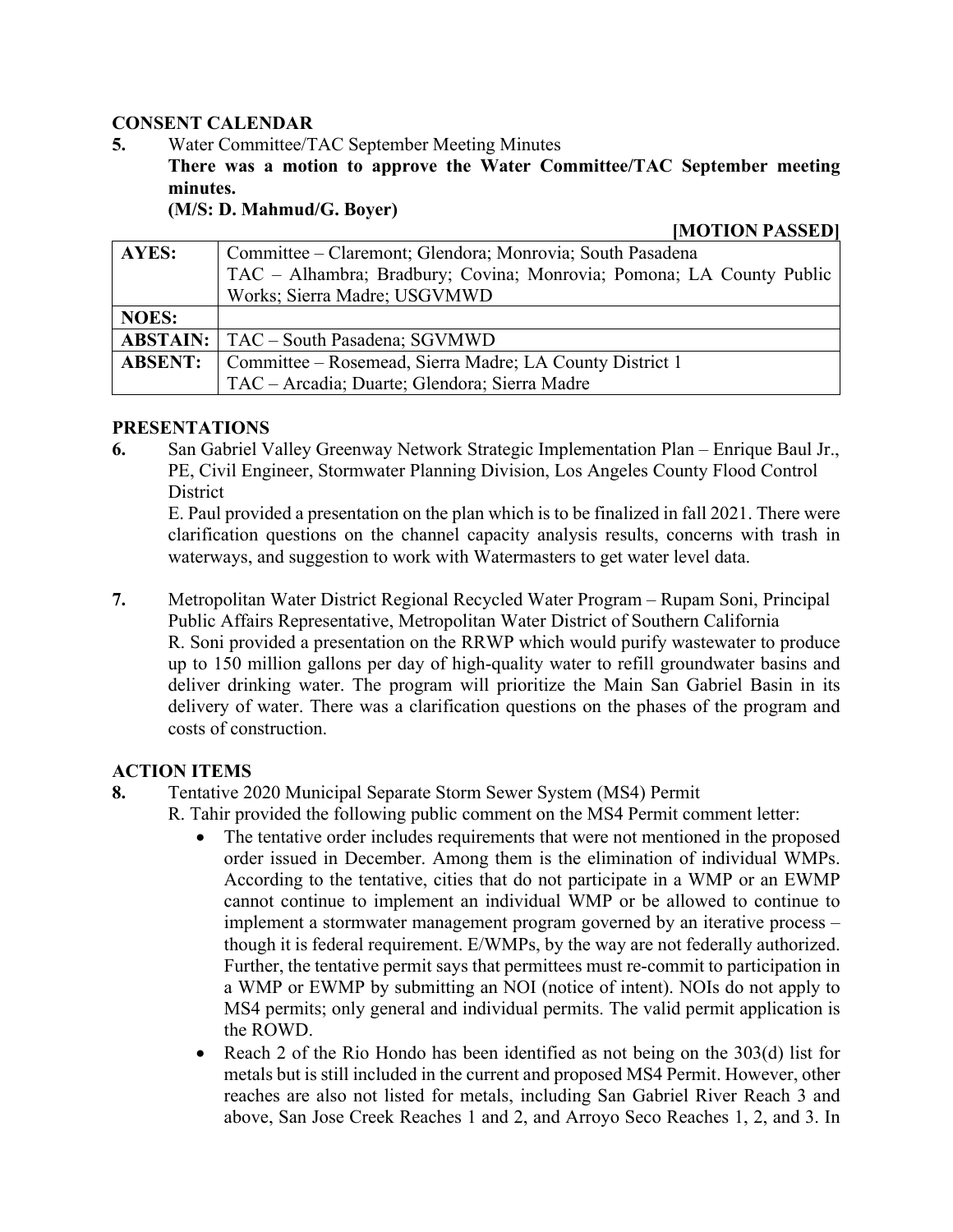effect, every city if the San Gabriel Valley should not be required to comply with the metals TMDL.

- All permittees that drain to engineered channels during storm events are exempt from the bacteria TMDL pursuant to the California Code of Regulations (§ 3939.5. Suspension of Recreational Beneficial Uses in Engineered Channels During Unsafe Wet Weather). Norwalk and Rosemead have raised this is an issue.
- Compliance schedules are not required for MS4 Permits; only permits subject to Clean Water Act Section 301. This was affirmed by a letter from Sam Unger, former Regional Board Executive Office and USEPA. Federal regulations only require the implementation of plans, containing BMPs, to address TMDLs during the five-year term of the permit.
- Per a USEPA letter issued to all water boards in the state, all MS4 Permits must require the SWMP/iterative process pursuant to Clean Water Action Section  $402(p)(3)(B)(iii)$ , as implemented by  $40$  CFR 122.26(d)(i-v). The letter made clear that any water board, state or regional board, that does not comply with this federal mandate is subject to USEPA's permit objection authority. Some cities have already ready asked their congressional representatives to invite USEPA intervention. The letter was specifically directed at the L.A. board because it was the only board to ignore this mandate. Also note that MS4 Permit also requires the SWMP and iterative process under Part V.A 1-4.

The Committees discussed the final draft of the comment letter on the MS4 Permit, discussed the RAA analysis implications, and Gardena/Duarte case. The Committees suggested small wording changes and clarified the Safe, Clean Water Program integration approach.

# **There was a motion to recommend the Governing Board direct staff to submit the comment letter to the Regional Board reflecting the changes and additions as discussed.**

**(M/S: D. Mahmud/J. Stark)**

**[MOTION PASSED]**

| AYES:           | Policy Committee – Claremont; Glendora; Monrovia; South Pasadena     |
|-----------------|----------------------------------------------------------------------|
|                 | TAC – Alhambra; Bradbury; Covina; Monrovia; Pomona; LA County Public |
|                 | Works; SGVMWDa; USGVMWD                                              |
| <b>NOES:</b>    |                                                                      |
| <b>ABSTAIN:</b> |                                                                      |
| <b>ABSENT:</b>  | Committee – Rosemead, Sierra Madre, LA County District 1             |
|                 | TAC – Arcadia; Duarte; Glendora; Sierra Madre                        |

#### **9.** 2021 Legislative Priorities

The Committees discussed 2021 legislative priorities, made small wording changes, and added a priority on calibrating applicable water quality funding requirements in light of available funding and explore other policy options to bring this concept to the forefront.

**There was a motion to recommend proposed 2021 Legislative Priorities to the Governing Board for approval reflecting the changes and additions as discussed.**